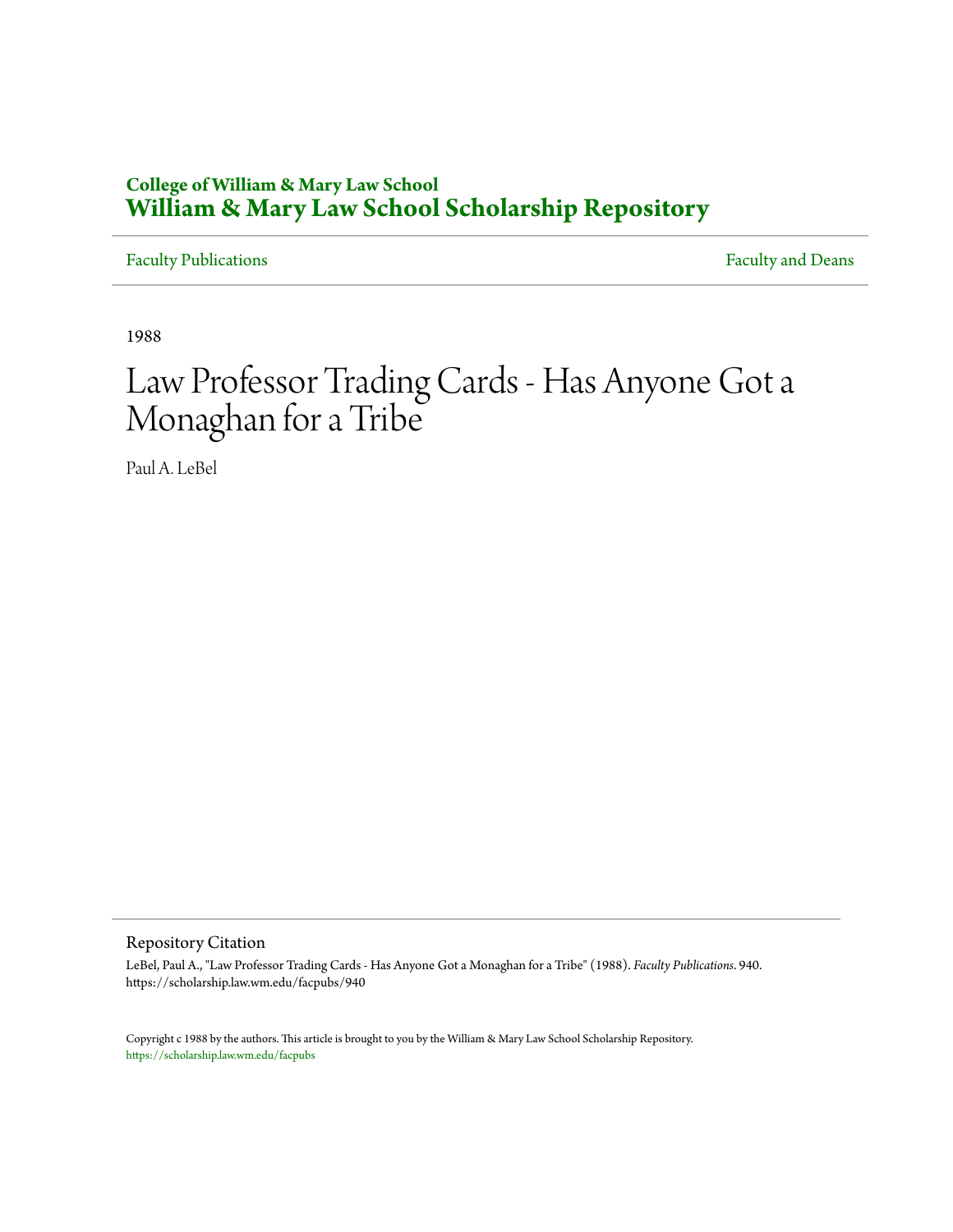## **Law Professor Trading Cards-"Has Anyone Got a Monaghan for a Tribe?"**

Paul A. LeBel

Last summer while I was in Boston for a couple of Red Sox games, I was walking with a friend through a Harvard Law School parking lot. When a car whose driver looked like a Harvard faculty member drove in, my first instinct was to ask the driver for an autograph. Perhaps that impulse was simply the result of the purpose of my trip. After all, if I had seen Roger Clemens drive up to Fenway Park, I doubt that I would have hesitated to ask for his autograph. The more I thought about it, though, the more likely it seemed to me that I had stumbled upon the next great legal education marketing scheme-law professor trading cards.

If your first reaction is one of outrage at such an undignified treatment of the members of our profession, I might point out that during the summer of the Constitutional Bicentennial the National Park Service was selling a set of fifty-five Constitutional Convention delegate cards (no gum included). Because the only way to buy the cards was in a complete set, the possibility of trading in order to get the framer-of-choice ("Seven William Churchill Houstons for a James Madison?") was foreclosed. Even the lack of any portrait at all for five of the fifty-five delegates was obviously not viewed as a substantial barrier to the success of the enterprise. Although there may be some members of the law teaching profession who consider themselves entitled to a more dignified treatment than the Constitutional Convention delegates, the suitability of the latter group of people for trading-card status suggests that the idea of law professor cards is worth some further attention.

Anyone setting out on such a venture must carefully consider a number of questions about the design and the marketing of the cards. First, what sort of pictures should be put on the front of the cards? Should the cards use the kind of posed classroom or office portraits that plague law school catalogs across the country, or would it be better to use more candid and revealing "action shots" that give the collector a better idea of the personality of the professor depicted on the card? Should Laurence Tribe be shown in Cambridge, or should his card show him delivering an argument to the United States Supreme Court? Should Vince Blasi be shown in a three-piece suit or a Detroit Tigers cap? Should Fred Schauer be depicted at rest or as a blur? The answers to these questions might have a

Paul A. LeBel is Professor of Law, College of William and Mary.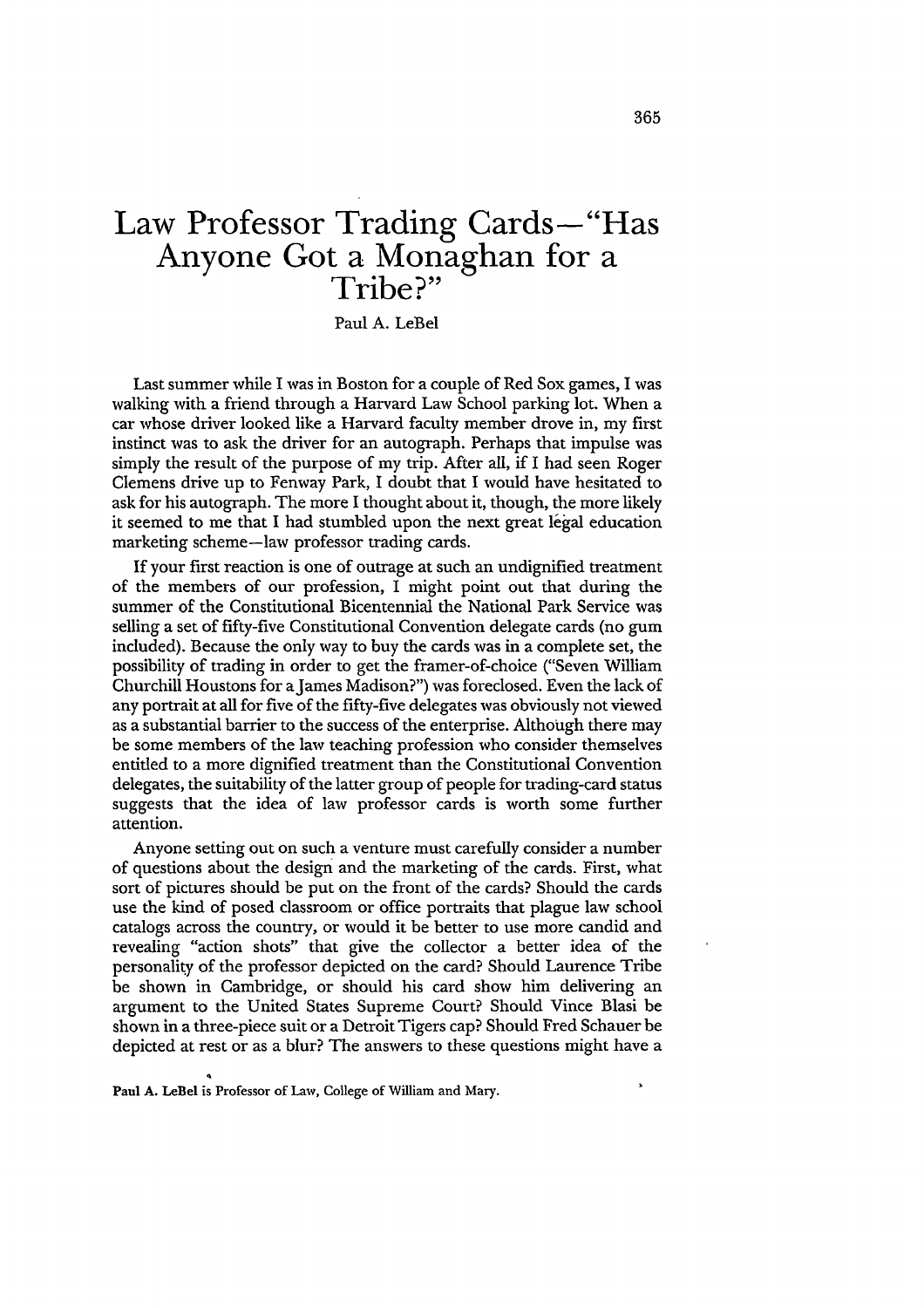good deal to do with the marketing success of the venture, so we ought not pass over them lightly.

Next, who should be eligible to be put on a trading card, and how many cards should be printed for each person? I would strongly resist the idea that there should be a difference in the portrayal of major-league and minor-league law professors, but I might feel differently if I played in the bigs. For purely economic if not egalitarian reasons, the opportunity to be on a card should be extended to anyone occupying a faculty position in an accredited law school. Adjuncts at each school could be grouped together on a single card, although for some, the "adjunct" card would have to be fairly large. Canadian and British 'versions of trading cards could be produced, providing the serious collector with an opportunity to acquire two different Ronald Dworkin cards each year. An extension of the idea beyond the English-speaking law schools would open up the possibility of even more Basil Markesinis cards each year.

Although the National Park Service model of complete sets offers some attractions, the fun of anticipating and finally getting the card of a long-sought-after "star" should be retained. Accordingly, the publisher should weight the printing runs heavily toward the utility infielders of the profession (the "commons," in baseball-card parlance), leaving the Cy Young Award-status professors to a more limited distribution, thus making their cards more valuable as well as increasing sales.

As true trading-card afficionados understand, the information printed on the back of the cards is an important source of the kind of data on which genuine fans thrive. What should be on the back of the law professor trading card is the next major question to face the entrepreneur. The AALS ·Directory provides some clues, but the cards ought not to be restricted to such a stripped-down and impersonal quantum of information. Basic biographical information will be included, of course—degrees, clerkships, law practice, prior teaching experience. Whether law professors throw or bat right-handed may not be relevant, but we could designate whether the person thinks left, right, or middle. Perhaps the date of the last use of a controlled substance would be a valuable piece of information that could be included for the benefit of those who are looking to the ranks of legal academics for sensitive appointments. By the same token, the dates of private and public recanting of scholarly positions might be valuable information for card readers.

The dedicated collector of baseball cards realizes that a lot of the fun connected with the cards consists of reading and comparing the statistics that are published on the back. An important question for the law professor trading-card entrepreneur, thus, is whether similar stats are possible. Fortunately for the success of the venture, I believe that the answer to that question is yes.

The basic statistical comparisons for our profession are analogous to those for baseball players. Just as baseball cards are divided between pitchers and other players, so too we might have a distinction between publishers and teachers. (I know, I know, we're all both. Maybe we'll just have to designate one as the primary category for the purposes of the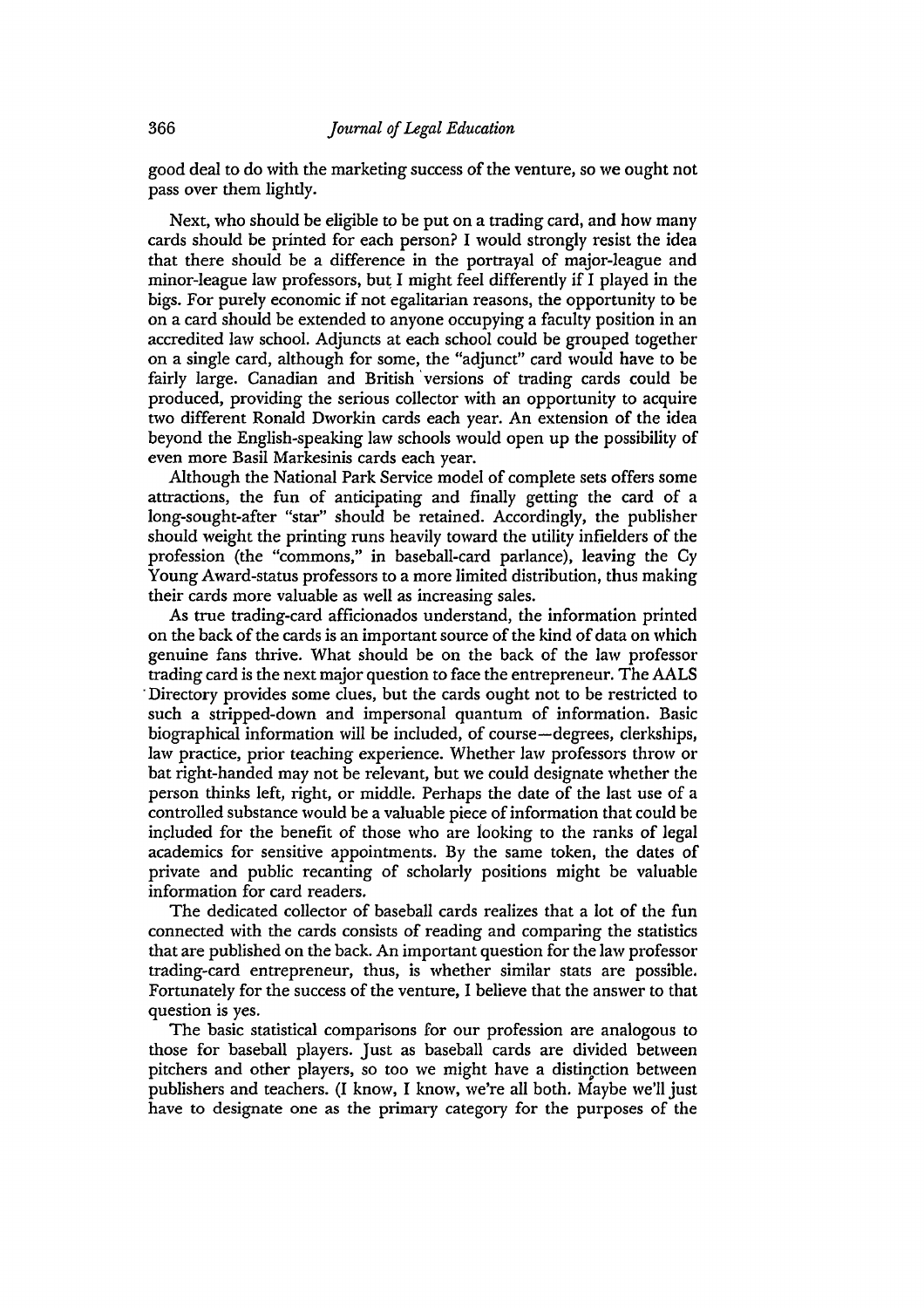#### *Trading Cards* 367

cards.) Publishers can list annual publications broken down into some standard categories such as books (BKS), articles in a top ten law review (TOP 10 ARTS), articles published in other law reviews (ARTS), book reviews (BRS), and newspaper op-ed pieces (OPS). The stats for a hypothetical law professor (employing generic names in order to protect the overly sensitive) might look like this:

|                           |   | <b>ARTS</b>              |           |             | <b>OPS</b> |
|---------------------------|---|--------------------------|-----------|-------------|------------|
| <b>State</b>              |   | 0                        |           |             | 3          |
| <b>State</b><br>$\bullet$ | 0 |                          |           | 2           |            |
| <b>Big State</b>          | 0 | 2                        |           |             | 0          |
| <b>Big State</b>          |   | 2                        |           |             | 0          |
| Little Ivy                |   | 2                        | $\cdot 2$ | 0           | 0          |
| Little Ivy                |   | 3                        |           | 0           | 0          |
| Big Ivy                   | 0 | 0                        | 0         | 0           | 3          |
|                           |   | <b>SCHOOL BKS</b><br>. 0 |           | TOP 10 ARTS | <b>BRS</b> |

Those who are designated as teachers rather than publishers will present greater problems. Perhaps their cards could be modeled on baseball pitchers, whose performances are measured not just on wins and losses (W-L) but also on such things as strike-outs (SO), bases-on-balls (BB), and earned run averages (ERA). The teachers' annual stats could measure such things as total classes taught (CT), number of great questions asked (GQ), stimulating discussions provoked (SD), laughs-intended and unintended would have to be separately compiled-(LI) and (LU), and interesting comments after class (PC). Just as the performance of relief pitchers is better compared on the basis of saves (SV) than wins, so too the number of office visits (OV) could prove to be an important stat for the dedicated teacher who maintains an open-door policy.

Because of the earlier decision to include all law teachers in the trading cards, some might feel the need to give special recognition to the people whose activities cause them to stand out in the profession. Each year, the baseball cards published by Topps include special cards for the members of the previous year's all-star teams. Law professor trading cards could have a similar special card for casebook and treatise authors. Managers of baseball teams get their own cards from some of the card companies, so I suppose law school deans would have to be included, although that is an idea I would resist until I can be persuaded that anything a law dean does is either as significant or as difficult as deciding when to go to the bullpen. Topps also includes a special "team leaders" card for each team. We could have the same kind of card for each subject or for each school.

Not content with the profit earned on six- or seven-hundred-card sets, the major baseball-card publishers produce special sets each year. Donruss puts out a rookie set, consisting of those players who are eligible for Rookie-of-the-Year honors. Faculty members who begin teaching in a given year could have a set devoted to them. Topps and Fleer each put out a